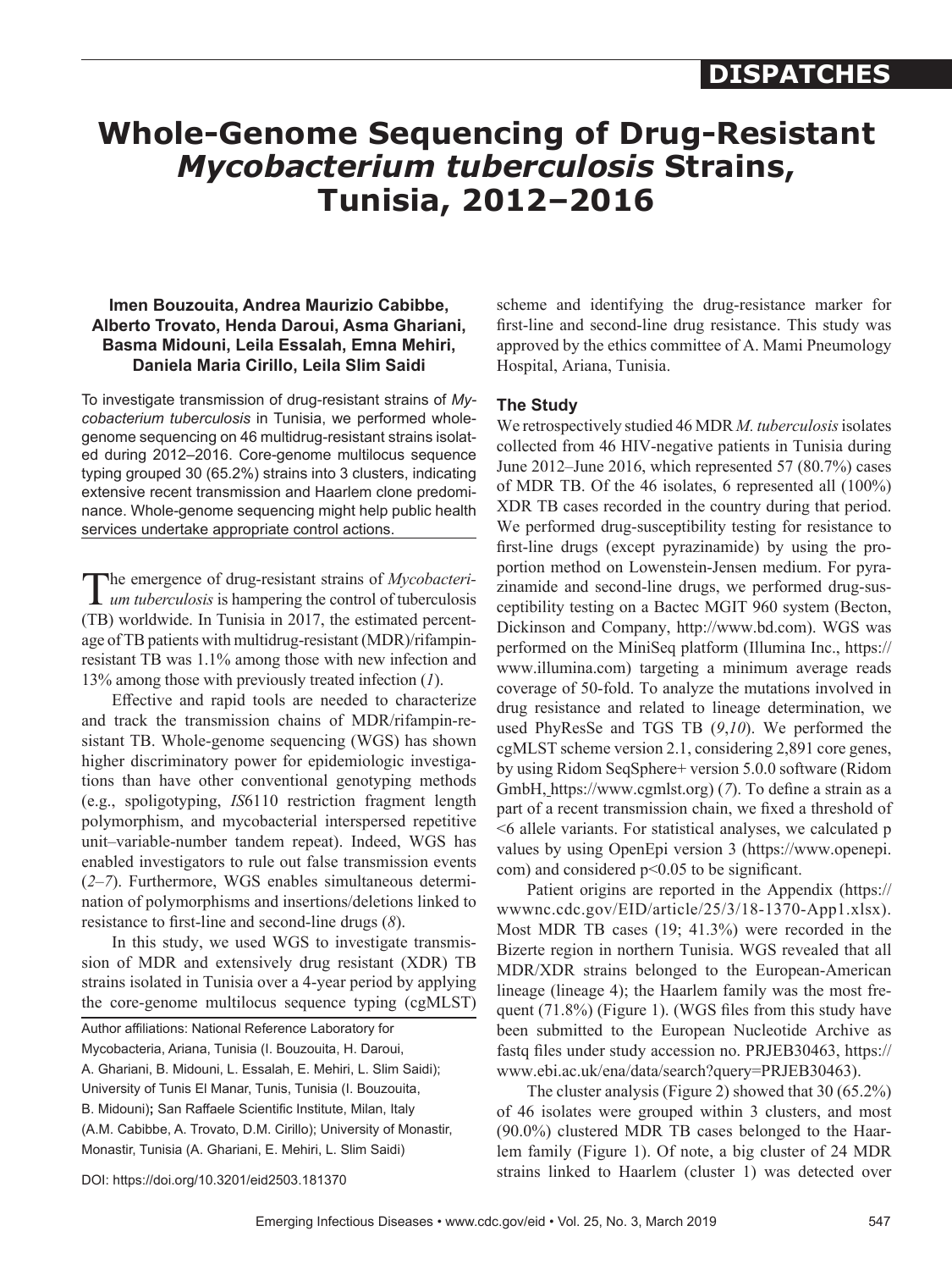#### **DISPATCHES**

**Figure 1.** Lineage and family distribution of drug-resistant strains identified during study of drug-resistant *Mycobacterium tuberculosis*, Tunisia, 2012–2016. A) MDR strains. Haarlem was the most frequently represented family (71.8%) among MDR strains. Among other samples, 21.7% belonged to the LAM family, 4.3% presented other genotypes of the EA lineage, and 2.2% the Uganda genotype. B) Clustered MDR strains. Haarlem was also the most frequent family



(90.0%); the rest belonged to the LAM family. C) Nonclustered MDR strains. Among nonclustered isolates, LAM was the most frequently represented family (43.7%), followed by Haarlem, which was detected in 37.5% of the strains. EA, European-American lineage; LAM, Latin-American-Mediterranean lineage; MDR, multidrug-resistant.

the entire study period. We found no significant associations between this cluster and patient sex, age  $(\leq)$ 35 years, >35 years), and resistance to second-line drugs (XDR TB)  $(p>0.05)$ ; however, we found a significant association with this cluster and pyrazinamide resistance  $(p = 0.001)$  and with Bizerte ( $p = 0.014$ ). Despite the association with the Bizerte region, patients from various regions were part of

this cluster (Figure 2). We also found a significant association between cluster 2 (Haarlem) and Beja (p<0.001) and between cluster 3 (Latin-American-Mediterranean) and Ben Arous (p**<**0.001). Epidemiologic links were confirmed for patients in these 2 transmission chains (Table 1).

All cluster 1 strains shared mutations in drug-resistance genes (e.g., *rpoB*, Ser450Leu, the compensatory



**Figure 2.** Core-genome multilocus sequence typing–based minimum spanning tree for strains identified during study of drug-resistant *Mycobacterium tuberculosis*, Tunisia, 2012–2016. Ridom SeqSphere+ minimum spanning tree for 46 samples based on 2,891 columns, pairwise ignoring missing values, logarithmic scale. Cluster distance threshold = 5 alleles. Colors indicate regions and countries of patient origin.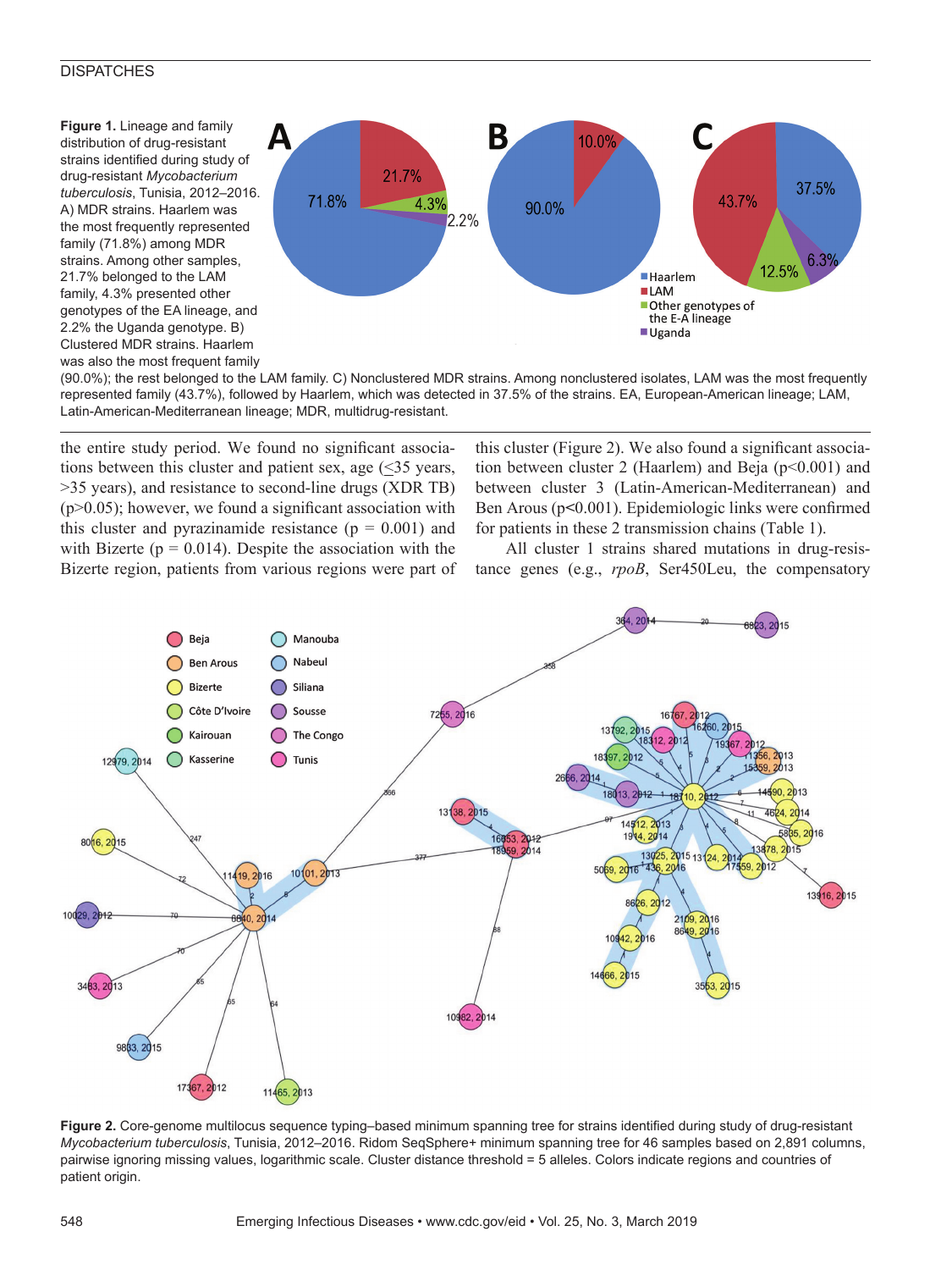|                                                                         |                          | No.      |                                                                         |  |  |  |  |
|-------------------------------------------------------------------------|--------------------------|----------|-------------------------------------------------------------------------|--|--|--|--|
| Cluster, group                                                          | pncA mutation            | patients | Epidemiologic links                                                     |  |  |  |  |
| Cluster 1, Haarlem+                                                     |                          |          |                                                                         |  |  |  |  |
| Group 1                                                                 | Gln10His                 | 9        | Confirmed for patients 10942, 14666 (2 brothers with XDR TB),           |  |  |  |  |
|                                                                         |                          |          | 8626 (their neighbor with XDR TB) in Bizerte, and patients              |  |  |  |  |
|                                                                         |                          |          | 13025 and 2109 (2 friends from Bizerte); probable for patients          |  |  |  |  |
|                                                                         |                          |          | 3553, 436, 5069, 8649 (from Bizerte)                                    |  |  |  |  |
| Group 2                                                                 | Leu4Trp                  | 5        | Probable for patients 18013 and 2666 (from Sousse,                      |  |  |  |  |
|                                                                         |                          |          | the central part of Tunisia)                                            |  |  |  |  |
| Group 3                                                                 | $A-11C$                  | 4        | Not available                                                           |  |  |  |  |
| Group 4                                                                 | CA deletion (+339, +340) | 2        | Probable for patients 11356 and 15359 (from Ben Arous, 10 km from the   |  |  |  |  |
|                                                                         |                          |          | capital Tunis)                                                          |  |  |  |  |
| Group 5                                                                 | Cys14Stop                | 2        | Confirmed for patients 1914 and 14512 (brother and sister from Bizerte) |  |  |  |  |
| Group 6                                                                 | Wild type                | 2        | Not available                                                           |  |  |  |  |
| Cluster 2, Haarlem                                                      | Wild type                | 3        | Confirmed for patients 13138, 18959, 16653 (same family: father, son,   |  |  |  |  |
|                                                                         |                          |          | and uncle; Beja; Northwest of Tunisia)                                  |  |  |  |  |
| Cluster 3. LAM                                                          | Wild type                | 3        | Confirmed for patients 10101, 11419, 6840 (neighbors from Ben Arous)    |  |  |  |  |
| *LAM, Latin-American-Mediterranean.                                     |                          |          |                                                                         |  |  |  |  |
| †For the remaining patients of cluster 1, no information was available. |                          |          |                                                                         |  |  |  |  |

**Table 1.** Epidemiologic information about clustered cases identified during study of drug-resistant *Mycobacterium tuberculosis* strains, Tunisia, 2012–2016\*

mutation *rpoB*Val534Met (*11*), *katG* Ser315Thr, *embB* Met306Ile, and *gidB*Arg47Trp). However, diversity was noticed in *pncA* mutations conferring resistance to pyrazinamide. On the basis of *pncA* variation, this cluster was split into 6 groups (Table 1).

Four XDR isolates belonged to cluster 1. Three XDR isolates from 2 brothers (patients 10942 and 14666) and their neighbor (patient 8626) shared mutations conferring resistance to second-line drugs and to pyrazinamide (Tables 1, 2), supporting evidence of direct transmission of this XDR strain. The fourth XDR TB case (patient/strain 13792) differed in mutations conferring resistance to pyrazinamide and fluoroquinolones. This case probably shared an ancestral MDR strain with cluster 1, which had evolved differently because of poor adherence of the patient to drug therapy (Table 2; Appendix). Five nonclustered MDR isolates linked to Haarlem (4 patients from Bizerte) were distant by 6–11 alleles from cluster 1 showing the same polymorphisms in *rpoB, katG, embB*, and *gidB* (Figure 2; Appendix). Of note, cluster 2 presented the compensatory

mutation *rpoB* Val534Met, but no variation in *embB*, *gidB*, and *pncA* was detected (Appendix). This Haarlem cluster showed limited transmission compared with cluster 1, which was distant by 97 alleles (Figure 2).

In our study, mutation *rpoB*Ser450Leu was mostly associated with rifampin resistance ( $n = 42, 91.3\%$ ), whereas codon 315 of *katG* was most involved with isoniazid resistance ( $n = 43$ , 93.4%). Three nonclustered MDR isolates presented a genomic deletion of ≈10.4 kb, which included the entire *katG* gene (strain 3483) and 2 uncommon mutations in *katG*: Gly269Asp and Gly279Asp (patients/strains 9833, 10982) (Appendix). All pyrazinamide-resistant strains detected with the MGIT 960 system  $(n = 33, 71.7%)$ had a mutation in the *pncA* gene or its promoter.

Regarding second-line drugs, all 13 fluoroquinoloneresistant strains had a mutation in the quinolone resistance– determining region of *gyrA*, *gyrB*, or both*.* For secondline injectable drugs, 4 XDR strains had the mutation *rrs* A1401G and 2 had the mutation *eis* C-14T and a frame shift in *tlyA* (Table 2).

| Table 2. Mutations detected in genes conferring resistance to fluoroquinolones, aminoglycosides, and capreomycin in study of drug-<br>resistant Mycobacterium tuberculosis strains, Tunisia, 2012–2016* |               |                          |           |                     |         |            |          |  |  |
|---------------------------------------------------------------------------------------------------------------------------------------------------------------------------------------------------------|---------------|--------------------------|-----------|---------------------|---------|------------|----------|--|--|
| No.                                                                                                                                                                                                     |               | Resistance to FQ. AG. or |           |                     |         |            |          |  |  |
| strains                                                                                                                                                                                                 | Cluster       | CAP on MGIT 960          | gyrA      | gyrB                | rrs     | tlyA       | eis-p    |  |  |
| 3                                                                                                                                                                                                       |               | OFX, LVX, KAN, AMK, CAP  | Asp94Gly+ |                     | A1401G+ |            |          |  |  |
|                                                                                                                                                                                                         |               | OFX, LVX, KAN, AMK, CAP  |           | Asp461His/Gly470Cys | A1401G+ |            |          |  |  |
|                                                                                                                                                                                                         |               | OFX. LVX                 | Ala90Valt |                     |         |            |          |  |  |
|                                                                                                                                                                                                         |               | OFX. LVX                 | Asp94Gly† |                     |         |            |          |  |  |
|                                                                                                                                                                                                         |               | OFX. LVX                 | Ser91Prot |                     |         |            |          |  |  |
|                                                                                                                                                                                                         | Not clustered | OFX. LVX. KAN            | Asp94Ala+ | Asp461Asn           |         |            | $C-14T+$ |  |  |
|                                                                                                                                                                                                         | Not clustered | OFX. LVX. CAP            | Ser91Prot |                     |         | INS of 2G+ |          |  |  |
|                                                                                                                                                                                                         | Not clustered | OFX. LVX                 | Asp94Ser  |                     |         |            |          |  |  |
|                                                                                                                                                                                                         | Not clustered | OFX. LVX                 | Ala90Valt |                     |         |            |          |  |  |
|                                                                                                                                                                                                         | Not clustered | OFX. LVX                 |           | Asp461Asn           |         |            |          |  |  |
|                                                                                                                                                                                                         | Not clustered | OFX, LVX                 | Asp94Tyrt |                     |         |            |          |  |  |

\*Among second-line drugs, 7 strains were pre-XDR (FQ resistant) and 6 were XDR TB strains on MGIT 960. AG, aminoglycosides; AMK, amikacin; CAP, capreomycin; *eis*-p, *eis* promoter; FQ, fluoroquinolone; INS, insertion; KAN, kanamycin; LVX, levofloxacin ; MGIT 960, Bactec MGIT 960 system (Becton, Dickinson and Company, http://www.bd.com); OFX, ofloxacin; TB, tuberculosis; XDR, extensively drug resistant. †High-confidence mutations associated with FQ, AG, or CAP resistance according to (*12*).